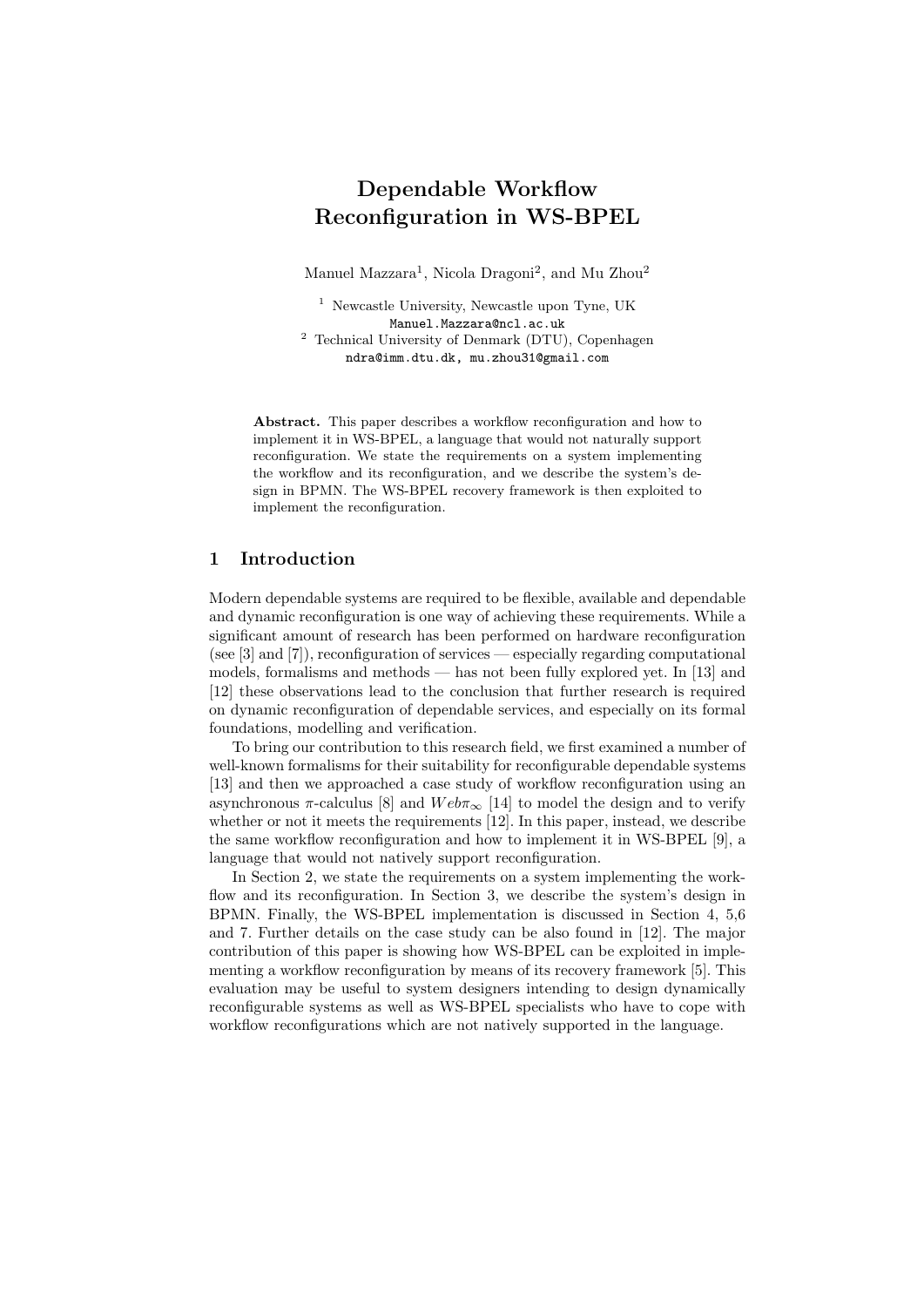# 2 Office Workflow: Requirements and Design

This case study describes dynamic reconfiguration of an office workflow for order processing that is commonly found in large and medium-sized organizations [6]. These workflows typically handle large numbers of orders. Furthermore, the organizational environment of a workflow can change in structure, procedures, policies and legal obligations in a manner unforseen by the original designers of the workflow. Therefore, it is necessary to support the unplanned change of these workflows. Furthermore, the state of an order in the old configuration may not correspond to any state of the order in the new configuration. These factors, taken in combination, imply that instantaneous reconfiguration of a workflow is not always possible; neither is it practical to delay or abort large numbers of orders because the workflow is being reconfigured. The only other possibility is to allow overlapping modes for the workflow during its reconfiguration.

#### 2.1 Requirements

A given organization handles its orders from existing customers using a number of activities arranged according to the following procedure:

- 1. Order Receipt: an order for a product is received from a customer. The order includes customer identity and product identity information.
- 2. Evaluation: the product identity is used to perform an inventory check on the availability of the product. The customer identity is used to perform a credit check on the customer using an external service. If both the checks are positive, the order is accepted for processing; otherwise the order is rejected.
- 3. Rejection: if the order is rejected, a notification of rejection is sent to the customer and the workflow terminates.
- 4. If the order is to be processed, the following two activities are performed concurrently:
	- (a) Billing: the customer is billed for the total cost of the goods ordered plus shipping costs.
	- (b) Shipping: the goods are shipped to the customer.
- 5. Archiving: the order is archived for future reference.
- 6. Confirmation: a notification of successful completion of the order is sent to the customer.

In addition, for any given order, Order Receipt must precede Evaluation, which must precede Rejection or Billing and Shipping.

After some time, managers notice that lack of synchronisation between the Billing and Shipping activities is causing delays between the receipt of bills and the receipt of goods that are unacceptable to customers. Therefore, the managers decide to change the order processing procedure, so that Billing is performed before Shipping (instead of performing the two activities concurrently). During the transition interval from one procedure to the other, the following requirements must be met:

1. The result of the Evaluation activity for any given order should not be affected by the change in procedure.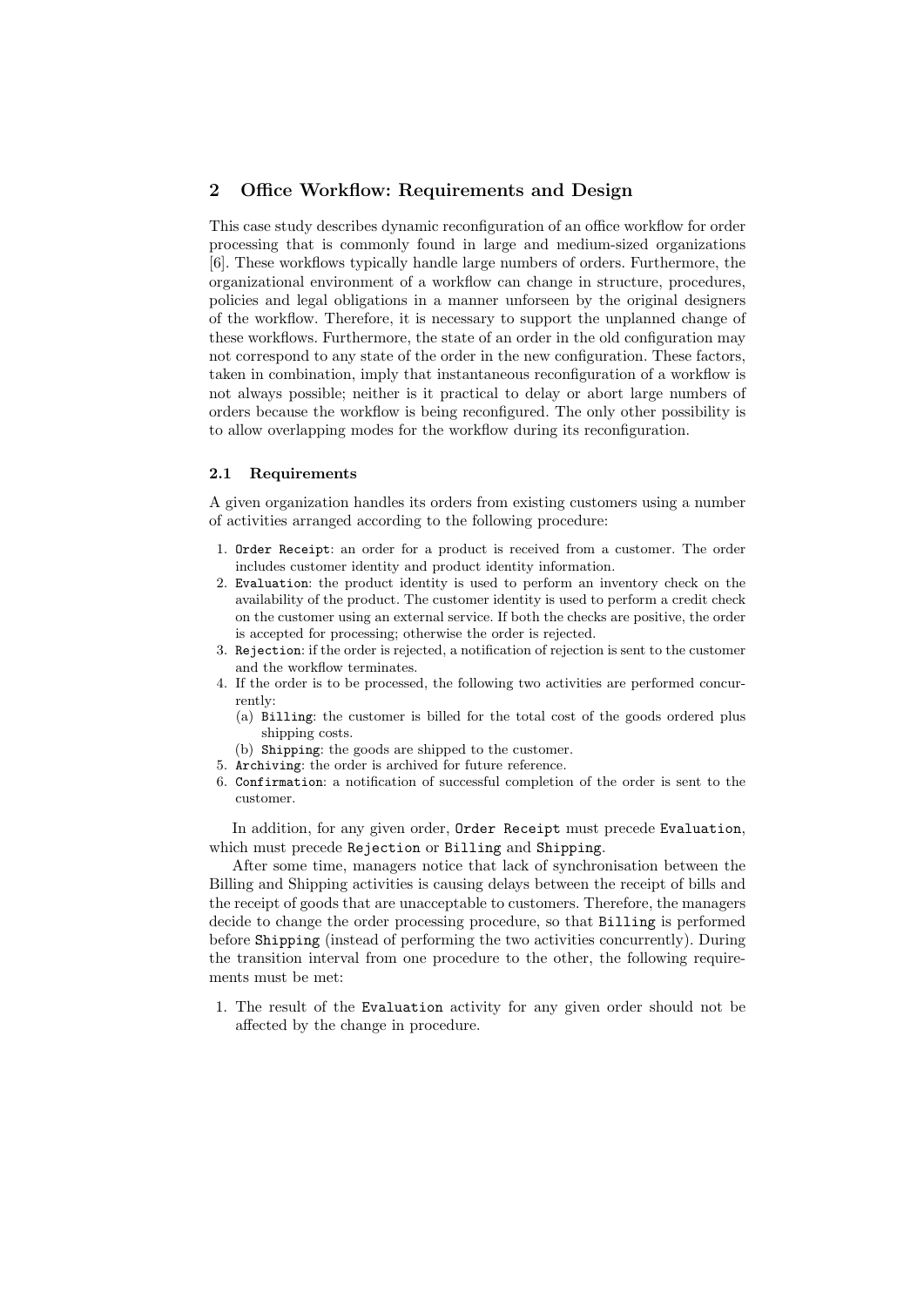- 2. All accepted orders must be billed and shipped exactly once, then archived, then confirmed.
- 3. All orders accepted after the change in procedure must be processed according to the new procedure.

#### 3 BPMN Design of the Office Workflow

In this section, we present a design of the office workflow by using notation and concepts of BPMN. The case study is depicted in Figure 1 as composed of several Participants working together to process orders from customers and it employs several Pools to represent different functional entities (Order Generator, Credit Check, Inventory Check, Bill&Ship, Archive). It is worth noting the requirements state that only the *Credit Check* service is supposed to be external. Thus, every other service might be included in a single pool, representing an activity within the organization. However, we have decided to design a more generic situation where the different services are offered by external entities by adopting a *pool* for each service. We are now describing the diagram in more detail.

The *Office Workflow* pool is the coordinating entity. It starts by receiving a request message from a customer. Then an order is created by calling the Order Generator entity. The process within the Order Generator pool starts by receiving the order request message from *Office Workflow*; it then executes the "Make Order" Task and finally it sends an order back to Office Workflow again. This order is then sent to both the credit check handler (Credit Check) to check the customer credit's availability and the inventory check handler (Inventory Check) to verify the availability of the product. The latter is performed only in case the credit check is successful. After receiving the evaluation result, an Exclusive Data-Based Gateway is used. In case of a negative reply from Credit Check, a notification is sent to the customer, the order is rejected and the overall workflow terminates. Otherwise, the order is sent to *Inventory Check*. The same happens with the result from Inventory Check: in case of a negative reply the customer is notified and the order is rejected. In case of a positive reply, the order is processed.

The  $Bill\mathscr{C}Ship$  represents the entity responsible for both the billing and shipping activities by using two lanes (Bill and Ship) in a pool. For the sake of simplicity and readability, we assume that neither billing nor shipping provide a negative result. When  $Bill\ell Ship$  receives the order, the two activities are called concurrently by a Parallel Gateway. The same gateway is used to merge the result from *Bill* and *Ship*. A message containing the bill and ship details is sent to Office Workflow to call Archive to store the order. Office Workflow terminates by receiving a response from Archive and sending a confirmation notification to the customer.

#### 3.1 Change in Configuration

Now the company decides to reconfigure the order of billing and shipping: the billing activity will now take place before the shipping. Both the old and the new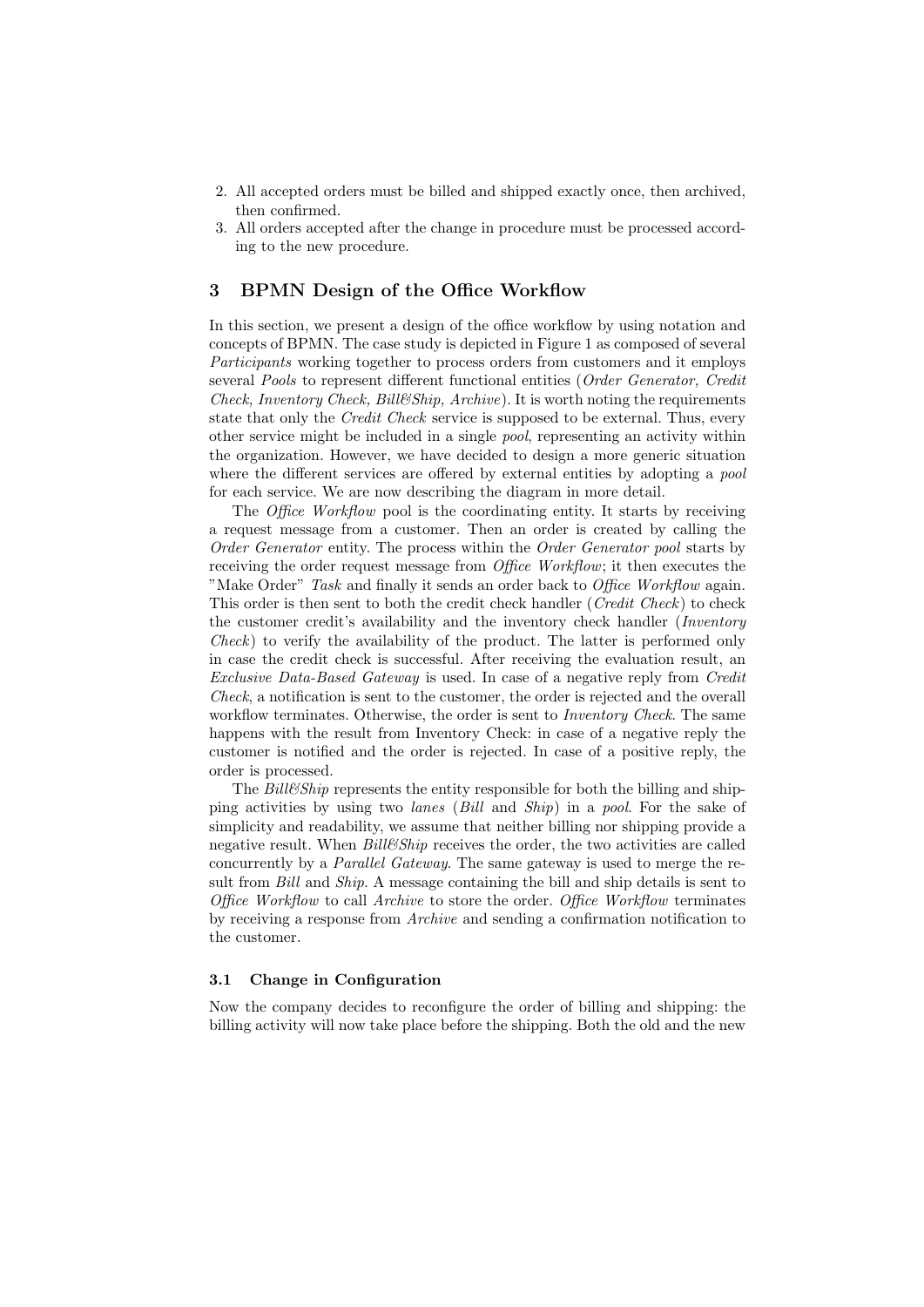

Fig. 1. The Case Study Workflow - Old Configuration BPMN Model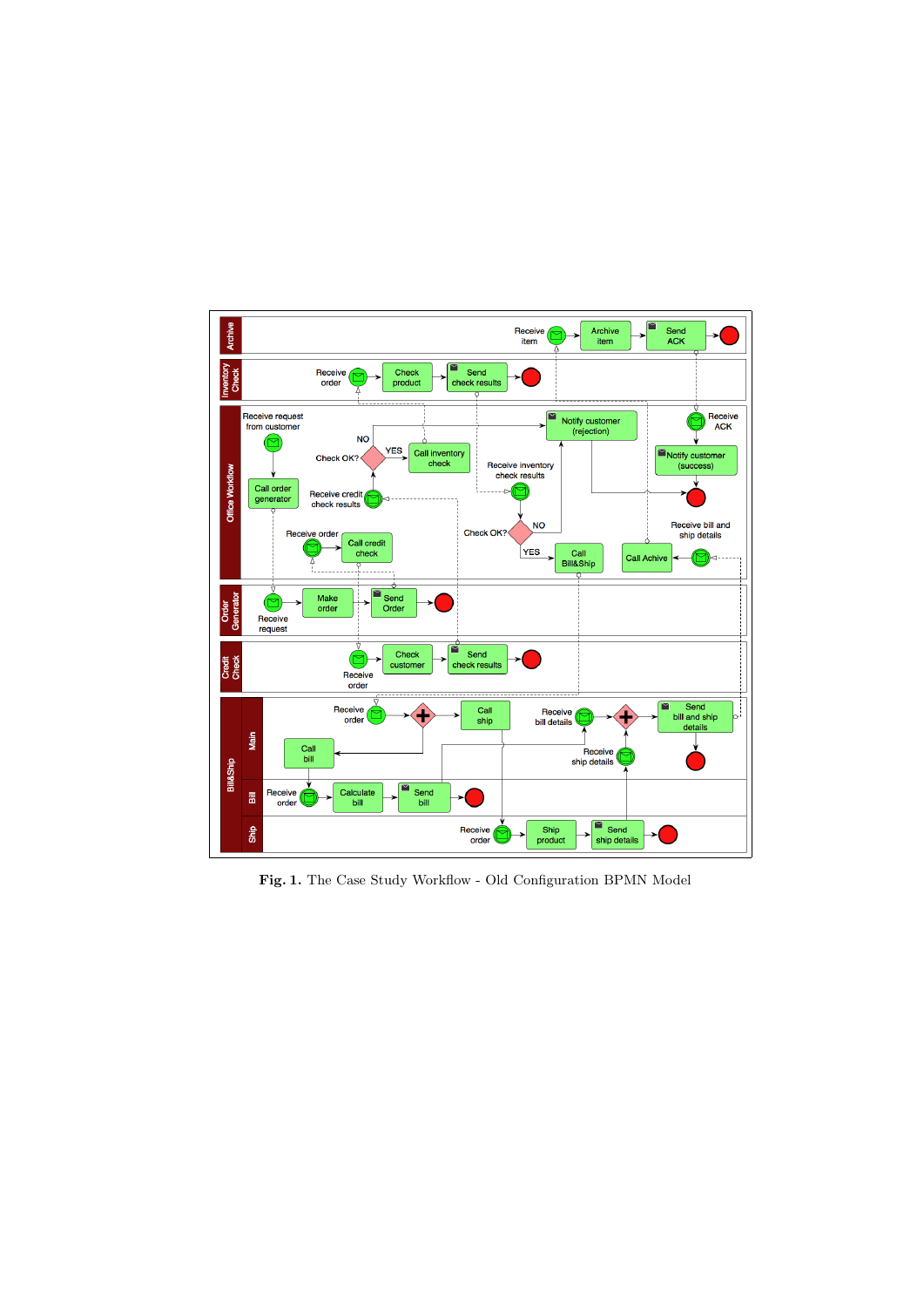configuration processes will have to be simultaneously available while processing the already active orders. Thus, our concern is performing the structural change safely without flushing the system. Looking at the design we have presented so far, it should be quite easy to realize that this reconfiguration requires a change in the main lane of  $Bill\mathscr{C}Ship$  only, where the actual billing and shipping activities are called. The rest of the workflow has to remain the same. The new configuration diagram is shown in Figure 2. When compared to the old configuration diagram of Figure 1, the two Parallel Gateways in the main lane of Bill&Ship have been now removed and the two activities are synchronously called.



Fig. 2. The Case Study Workflow - New Configuration BPMN Model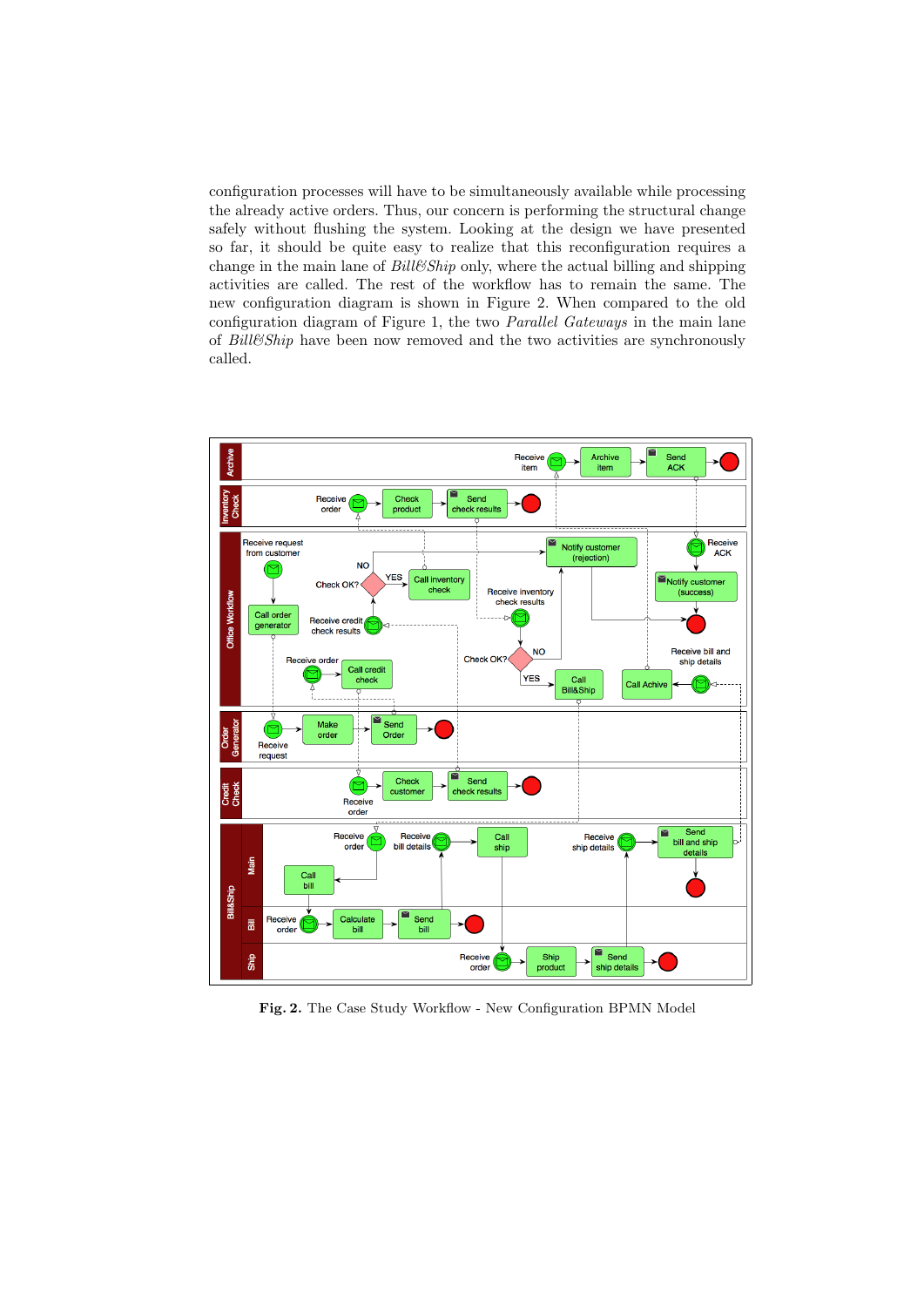How the transition from the old configuration (Figure 1) to the new configuration (Figure 2) can be performed? The BPMN design for the entire workflow, during its reconfiguration, is shown in Figure 3. In order to keep both the old configuration process and the new one simultaneously available, we define a default flow that is identical to the old configuration. This default flow can be altered through an interrupting Message Event contained in the "Determine configuration" activity included in a separate *Reconfig.region pool*. This activity determines which configuration should be used when  $Bill\&Ship$  is called. In this way, we highlight that an authority has to be in charge of triggering the reconfiguration. Thus, when the interrupt event happens, it will affect the flow and it will activate the new configuration.

#### 4 WS-BPEL Implementation of the Office Workflow

In [11] the mapping from WS-BPEL to  $\pi$ -calculus has been investigated. The idea was to design the system at the WS-BPEL level and then verifying it at the  $\pi$ -calculus level. In [2], the opposite direction has been instead explored. That work supports the idea that building the  $\pi$ -calculus model, check it and only then map it into WS-BPEL seems to be a more effective way to tackle the problem of verification for WS-BPEL systems. In this paper, we have instead decided to follow an approach based on the BPMN design because we think it is a powerful design tool with widespread use these days and it is easy to be understood by designers and by non formalists (while the other two approaches actually require a specific technical knowledge). In this section, we will present a BPMN derived WS-BPEL implementation of the case study and the basic ideas behind it.

Our intuition was that, although WS-BPEL itself has not been designed to cope with dynamic reconfiguration, it presents some features which could be used for this purpose. This idea has emerged because of similar considerations we have done about  $Web\pi_{\infty}$  [14]. Since  $Web\pi_{\infty}$  has been used to encode WS-BPEL [11], we have suspected that the basic mechanisms of the WS-BPEL recovery framework would have offered a support to dynamic reconfiguration, in the same way as  $Web\pi_{\infty}$  did. This was just an intuition, but we have then focused on the details to make it work and the results are presented in this section.

The basics principles, derived from the  $Web\pi_{\infty}$  experience, on which our implementation is constructed are:

- The regions to be reconfigured have to be represented by BPEL scopes
- Each BPEL scope (i.e. region) will be associated with termination and event handlers

For a better understanding of how event handlers work please have a look at [5]. However, that paper does not investigate termination handlers (please see [9] for more details on this). Event handlers run in parallel with the scope body and are available more than once to be called (one single call does not suspend further availability). Thus, when using event handlers for reconfiguration, the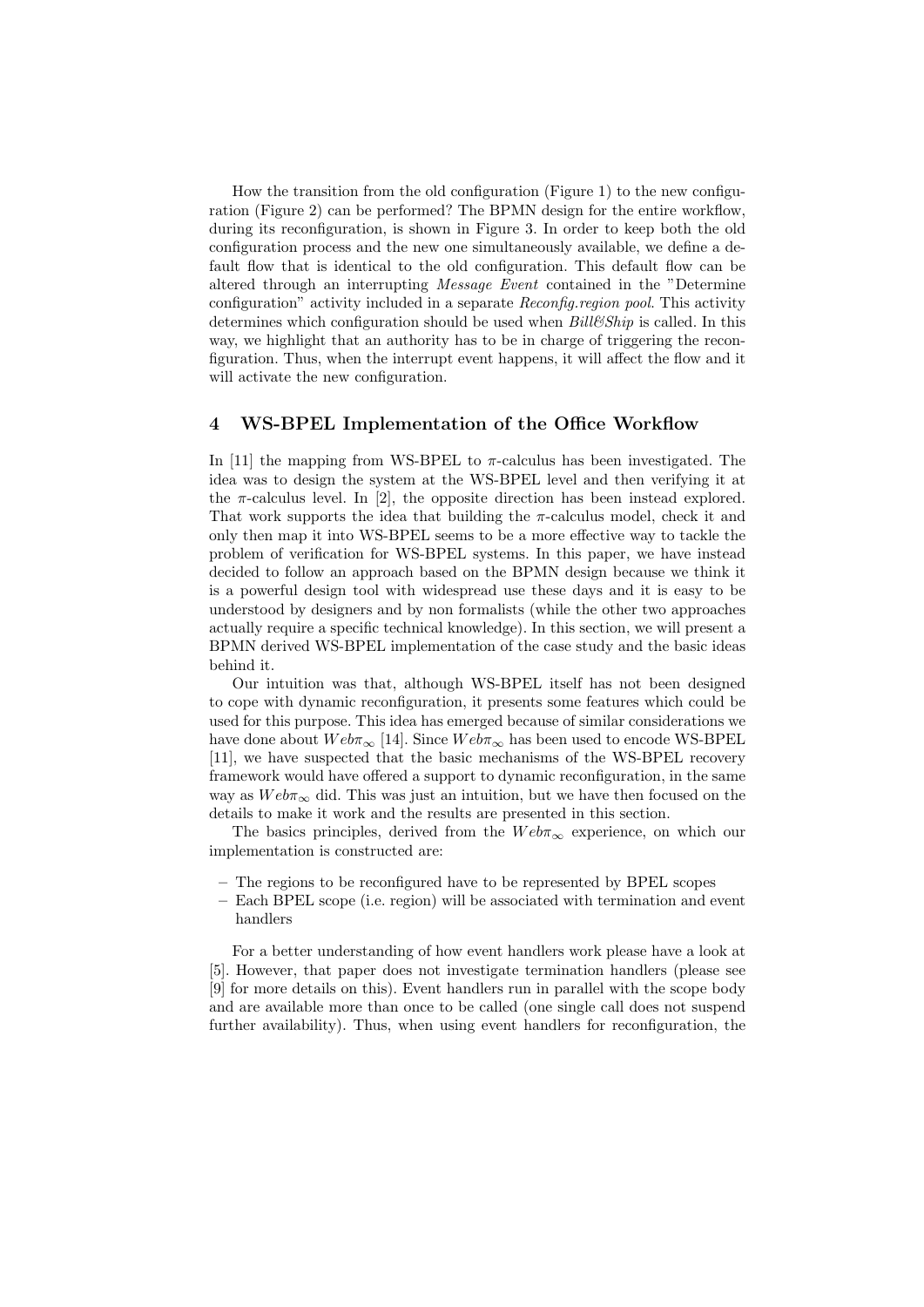

Fig. 3. The Case Study Workflow - Configuration Transition BPMN Model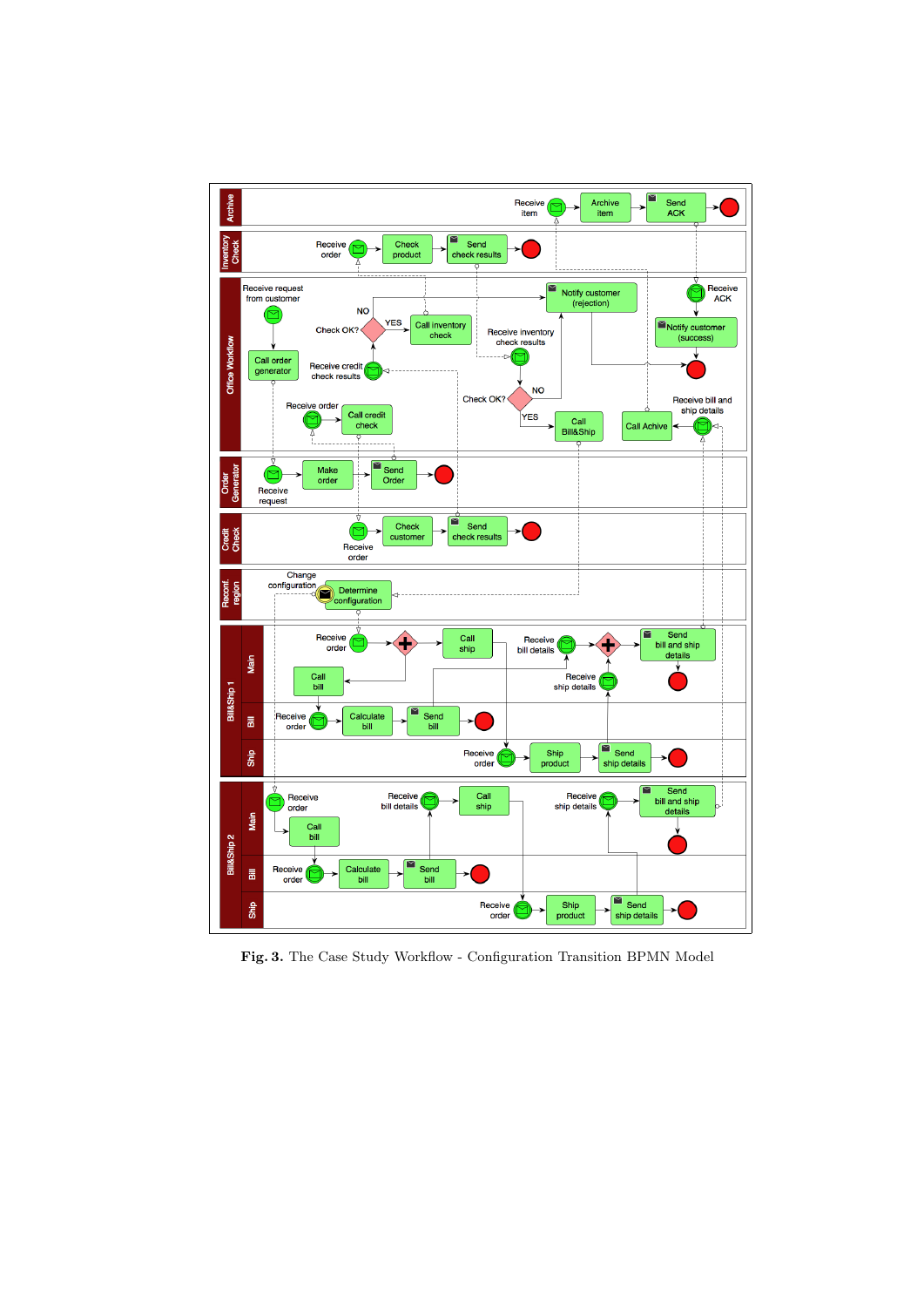new configuration has to be triggered by an event handler while the old one will have to be terminated by a termination handler. As said, the scope body runs separately (in parallel) from the event handler, so the old configuration can be terminated while the event handler brings the new one into play.In this way we can implement the synthetic cut-over change as defined in terms of Petri nets in [6].

While so far we have just presented the general principles on which the implementation is based, readers who are familiar with WS-BPEL and who are interested in more details can find them in the following sections. Readers who are not interested in the details of the implementation can just skip the following sections and go straight to the conclusions without missing to grasp the general concept of our research.

### 5 Manual Mapping BPMN to WS-BPEL

The first problem we have encountered when mapping the BPMN design into a WS-BPEL implementation comes from the evident observation that BPMN and WS-BPEL are representative of two different classes of languages. BPMN is graph oriented while WS-BPEL is mainly block-structured [4], at least in its commonly used XLANG [15] derived subset (WS-BPEL has been also influenced by the graph oriented WSFL [10]). A consequence of this divergence is that the mapping from BPMN to WS-BPEL is hard and it has a number of limitations since BPMN is able to express process patterns which cannot be expressed in WS-BPEL. As a general comment, we could say that the block structured nature of a WS-BPEL process is too limited for modeling purposes. However, we believe that WS-BPEL cannot be ignored when it comes to workflow modeling because, although the business analysts more easily work with BPMN as modeling language and use its graphical notation to describe a business process (Task, Activity, Sequence flow, etc), the system developers manage better to work with an executable language like WS-BPEL to define the composite structure of a business process. In WS-BPEL such a structure is defined in terms of a flow of structured activities (*Sequence, Parallel, etc*) where each activity, in turn, can contain a nested list of other activities being those Web service invocations or other structured activities.

In this work, the structure mismatch between BPMN and BPEL has been resolved following the approach presented in [4] consisting of a complete translation based on the identification of patterns of BPMN fragments which can be directly mapped onto WS-BPEL code. Due to space constraints, in this paper we will show only a part of the implementation and we cannot show the details of the mapping. The full implementation and mapping can be found in [16]. Figure 3 shows a BPMN Activity named "Determine Configuration" with a Non-Interrupting Intermediate Message Event, which can be mapped to a BPEL scope with an event handler activity as follows:

```
<scope name="OldConfigScope">
  <terminationHandler>
```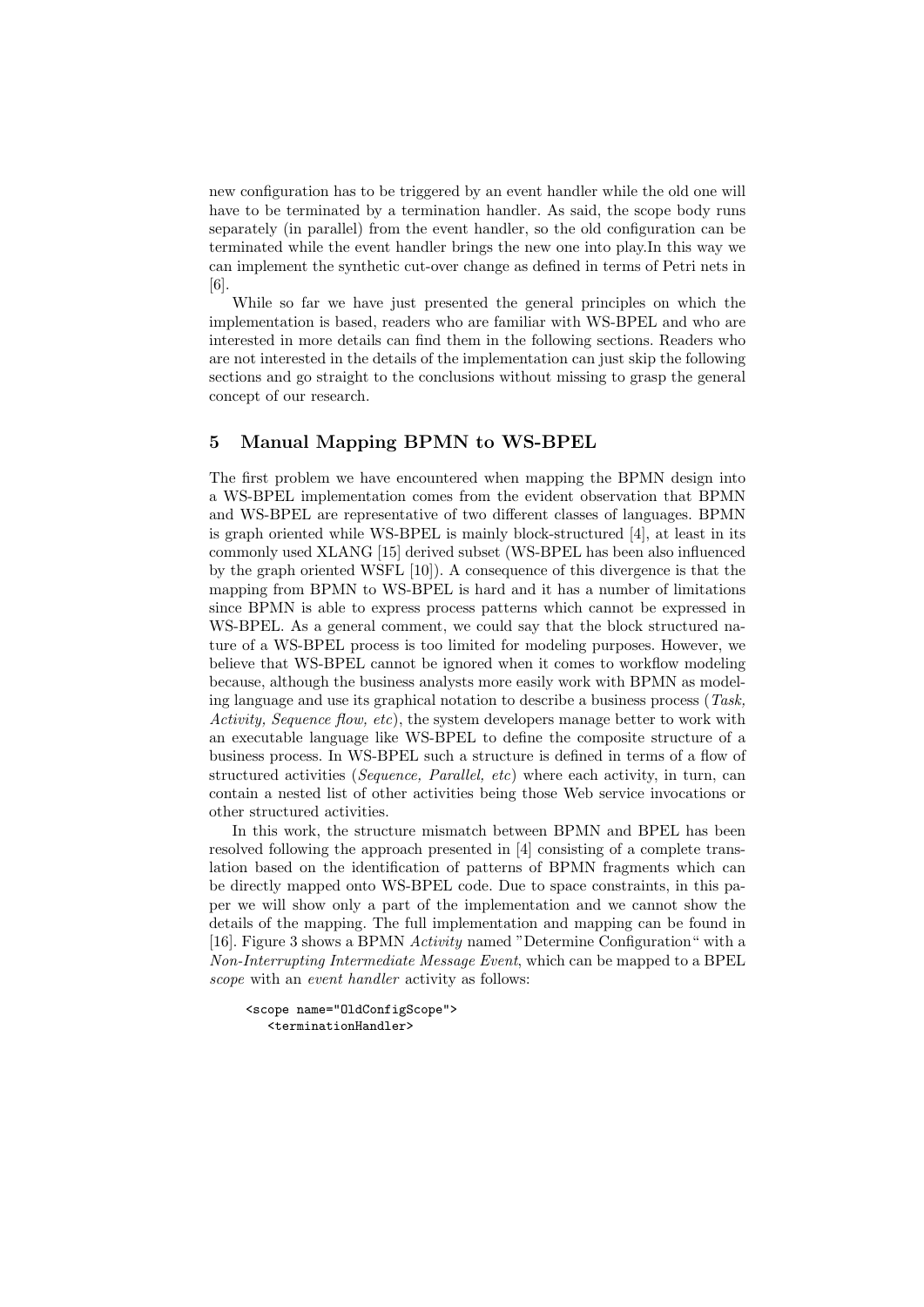```
<scope name="NewConfigScope">
       <sequence>
         <!--perform the new configuration activities>
       </sequence>
     </scope>
  </terminationHandler>
   <eventHandlers>
     <onEvent partnerLink="Reconf.Region"
              operation="DetermineConfig"
              portType="Reconf.region:ChangePortType"
              variable="Rec"
              messageType="Reconf.region:Rec">
               <scope name="Scope">
                <exit name="terminate"/>
               </scope>
     </onEvent>
   <eventHandlers>
</scope>
<scope name="BillAndShip1">
  <!-- perform bill and ship activities in parallel>
</scope>
```
This WS-BPEL segment of code does not show the details but the underlying idea is that, if the process receives the Rec change message event once the *OldConfigScope* scope has been entered, it will terminate the current process and execute the new process defined within the scope NewConfigScope in the termination handler. This other process is precisely the new configuration. Otherwise, the order will enter the BillAndShip1 scope and it will be processed accordingly to the original procedure. The full implementation of the system proves how the two basics principles presented in Section 4 are actually effective in implementing (planned) dynamic reconfiguration.

# 6 Discussion of the Requirements

In this section, we discuss the requirements given in section 2.1 and how they hold during the reconfiguration interval.

- The result of the Evaluation activity for any given order should not be affected by the change in procedure. The acceptability of an order (Evaluation activity) is computed outside the region to be reconfigured, and there is no interaction between Evaluation and the region. It means that the Evaluation in the old procedure workflow is exactly the same as in the new procedure workflow.
- All accepted orders must be billed and shipped exactly once, then archived, then confirmed. This process describes billing and shipping happening in any order but both before archiving and confirming. We declare individual variables for BillShip1 and NewConfigScope. These are the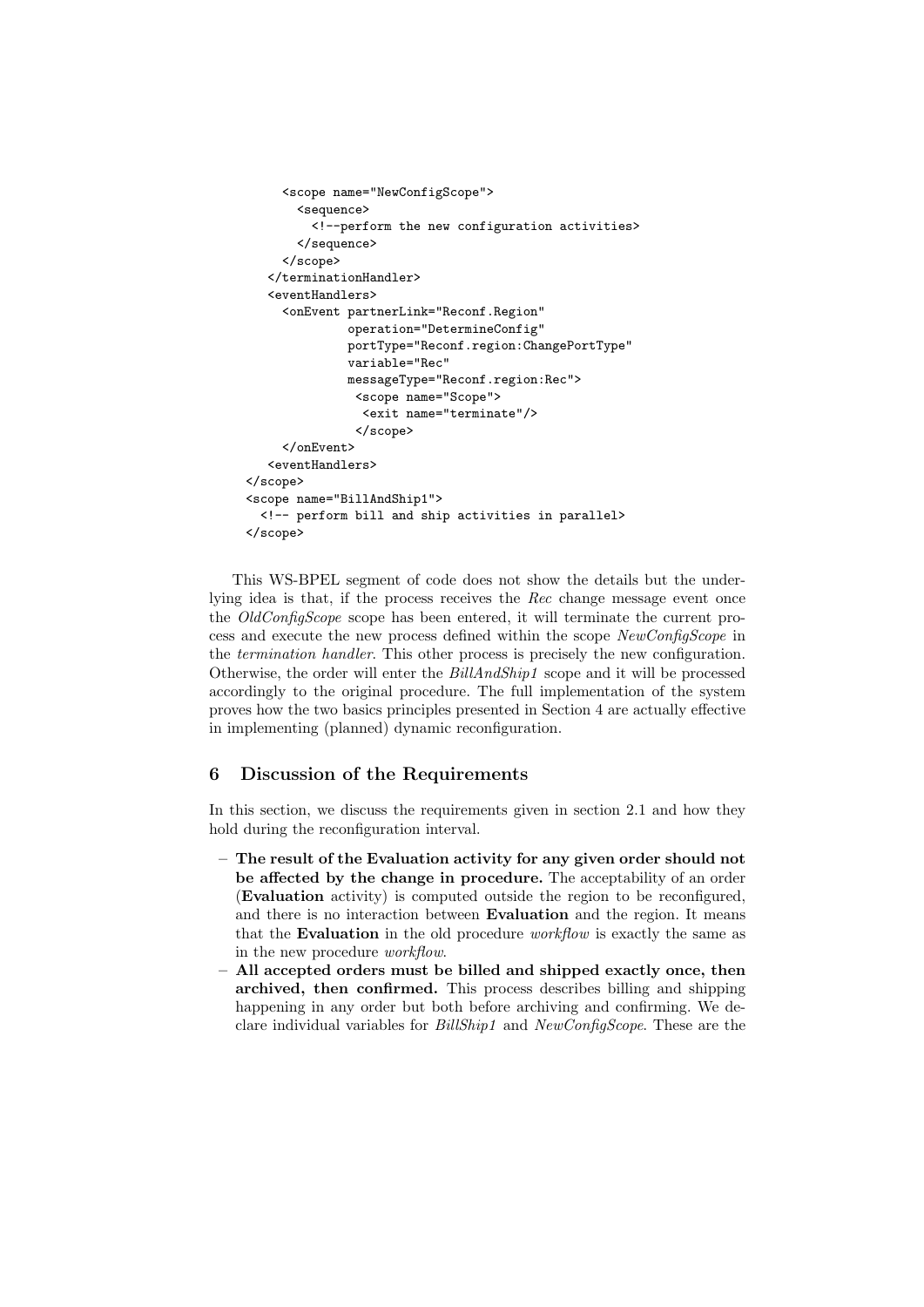request messages used to invoke the Bill and Ship services and they are only visible within their own scope. This means that, if the request message for billing and shipping has already been created, this activity can be invoked without any interrupt. Technically, the *event handler* is used to implement the management decision for change. When the event is received, NewConfigScope will be enabled. However, if the event is received after the order leaving OldConfigScope, BillShip1 will run because the request message has been initialized. If the event is received while  $OldConfigScope$  is running,  $OldConfigScope$  will be terminated and  $NewConfigScope$  will start redoing order receipt, order evaluation, and executing BillShip2. BillShip1 will not be run because no request message has been initialized and NewConfigScope only calls BillShip2.

– All orders accepted after the change in procedure must be proceed according to the new procedure. In order to distinguish between these two situations - receiving the event before billing and shipping activities have started or after - we use *scopes* to define different procedures: OldConfigScope represents the procedure running before billing and shipping, Bill-Ship1 represents the concurrent billing and shipping and NewConfigScope represents the new configuration procedure which includes sequential billing and shipping. When a management decision is made, the event handler for OldConfigScope will be invoked and it will terminate OldConfigScope, which contains the procedure for order receipt, order evaluation activities. We use a termination handler to replace OldConfigScope with NewConfigScope representing the new procedure. In this way, after its termination, the process will restart calling the new procedure.

In the real world, after the management decision is made to switch to Bill-Ship2, BillShip1 would be not available anymore. It is like ending to offer the BillShip1 service. However, in BPEL, we cannot model exactly this situation. All the services remain available. If we want to ensure all the instances of the workflow created after the change run BillShip2 (instead of BillShip1), the process needs to continuosly receiving the "change reconfiguration" event.

# 7 Tool-based Mapping BPMN to WS-BPEL

The BPMN to BPEL mapping presented so far has been obtained by following the approach given in [4]. This allowed us to have some flexibility but the process had to be entirely manually generated. Another option, although more restrictive, is to use some automatic tool for the translation. In this section we will discuss this option using the *Intalio BPMS Designer* version 6.0 [1].

Intalio BPMS Designer is a set of Eclipse plugins allowing process designers to model processes with BPMN and to use several graphical tools to manage the data. It includes most of the BPMN elements which are relevant to executable business process models. External activities and message flows are mapped into specific interface operations and message definitions using WSDL. The message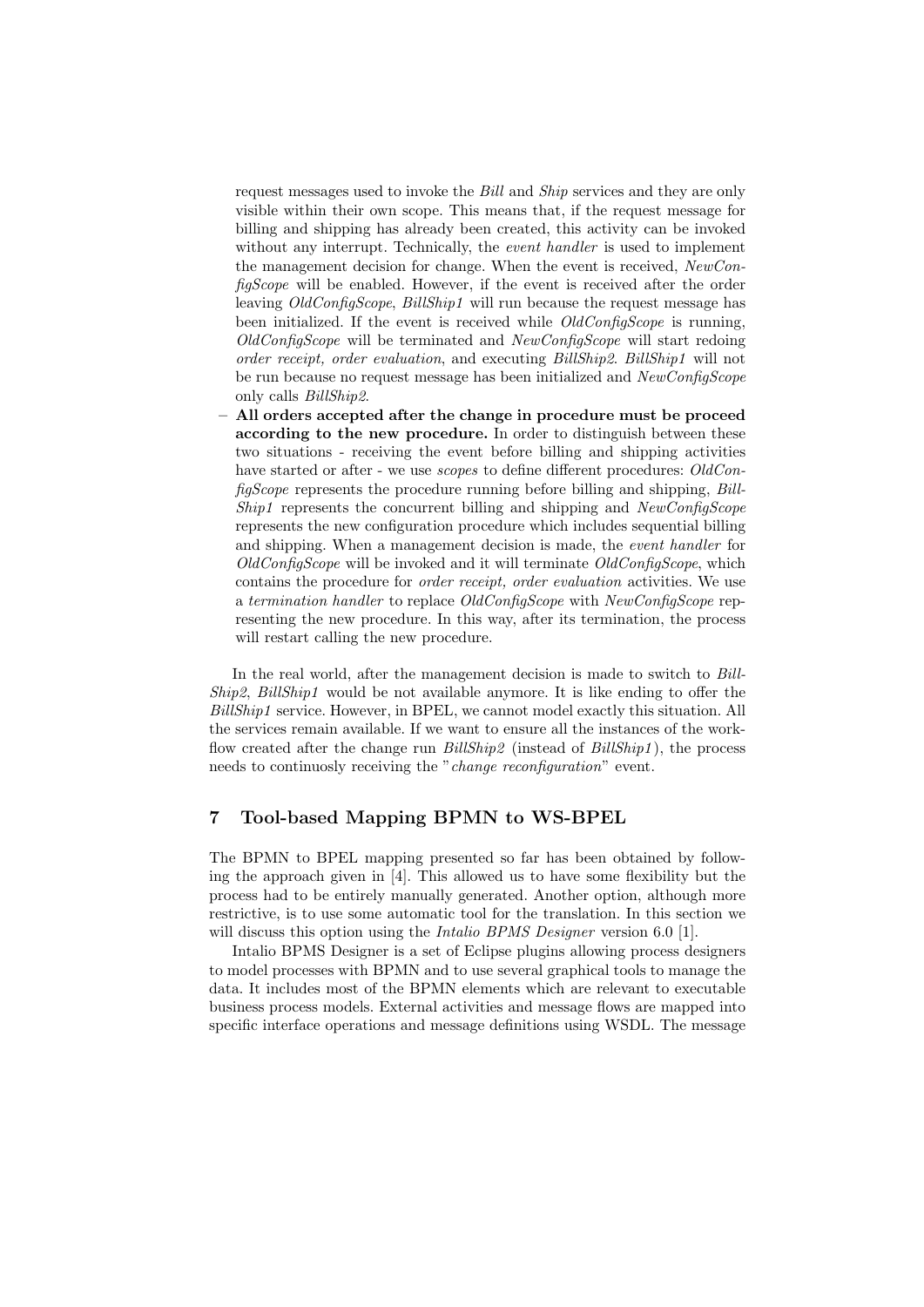structures are indicated by XML Schema elements. Service calls are modeled by introducing Pools containing the operations of the WSDL. The process interacts with this external participants through message flows. After the process has been modeled and concrete services, messages and data have been defined, Intalio Designer will automatically generate a BPEL description.

To model the office workflow with the Intalio Designer the first thing we have to do is creating a 'Business Process Project' containing Business Process diagrams, XML Schemas, WSDL files. Once the project has been created, we can then create a BPMN diagram with the embedded BPMN modeler. The palette provides an immediate access to all the existing BPMN shapes. After the BPMN modeling for the office workflow will be completed, we can start implementing the process Office Workflow by integrating all the operations from the existing Web services, creating the interface to define how it will be exposed to the external users and defining the graphical mappings to invoke the services.

Once the Office Workflow process is ready to be executed we can easily deploy it. There are several artifacts being generated at this point: the BPEL code corresponding to the Office Workflow process, the WSDL files used by the process to represent its interactions with the other participants and the different WSDLs used to represent external services.

Change Configuration As before, we have to deal with the Office Workflow reconfiguration, i.e. the process will invoke *Bill* and *Ship* in sequence instead of parallel. The remaining parts like partner links, external services, WSDLs are not altered by this but the BPEL is. We need indeed a new participant Reconf.region used to send a reconfiguration message and invoke the new procedure. We also have to create a WSDL for it.

We need to use a sub-process to include the two configurations and to add an Non-interrupt Message Event to perform the choice. If the process receives the change message, then the configuration2 sub-process will execute (the new configuration) otherwise the process will automatically execute the old configuration sub-process *configuraiton1*. The generated BPEL code, partner links can be found in [16]. As we can see from the generated BPEL code, the interaction between the Reconf.Region web service and BPEL process is mapped into an event handler and fault hander activity.

```
<bpel:scope bpmn:label="Reconfiguration" name="Reconfiguration"
      bpmn:id="_EPcN4ClKEeCRVpI5R3SUgw">
     <bpel:scope bpmn:label="configuration1" name="configuration1"
         bpmn:id="_Kw694ClKEeCRVpI5R3SUgw">
        <bpel:variables>
          <!---define variables>
          ....
          <bpel:variable
               name="BillShipReply"
               messageType="BillShip1:BillingAndShipping"/>
        </bpel:variables>
        <bpel:faultHandlers>
```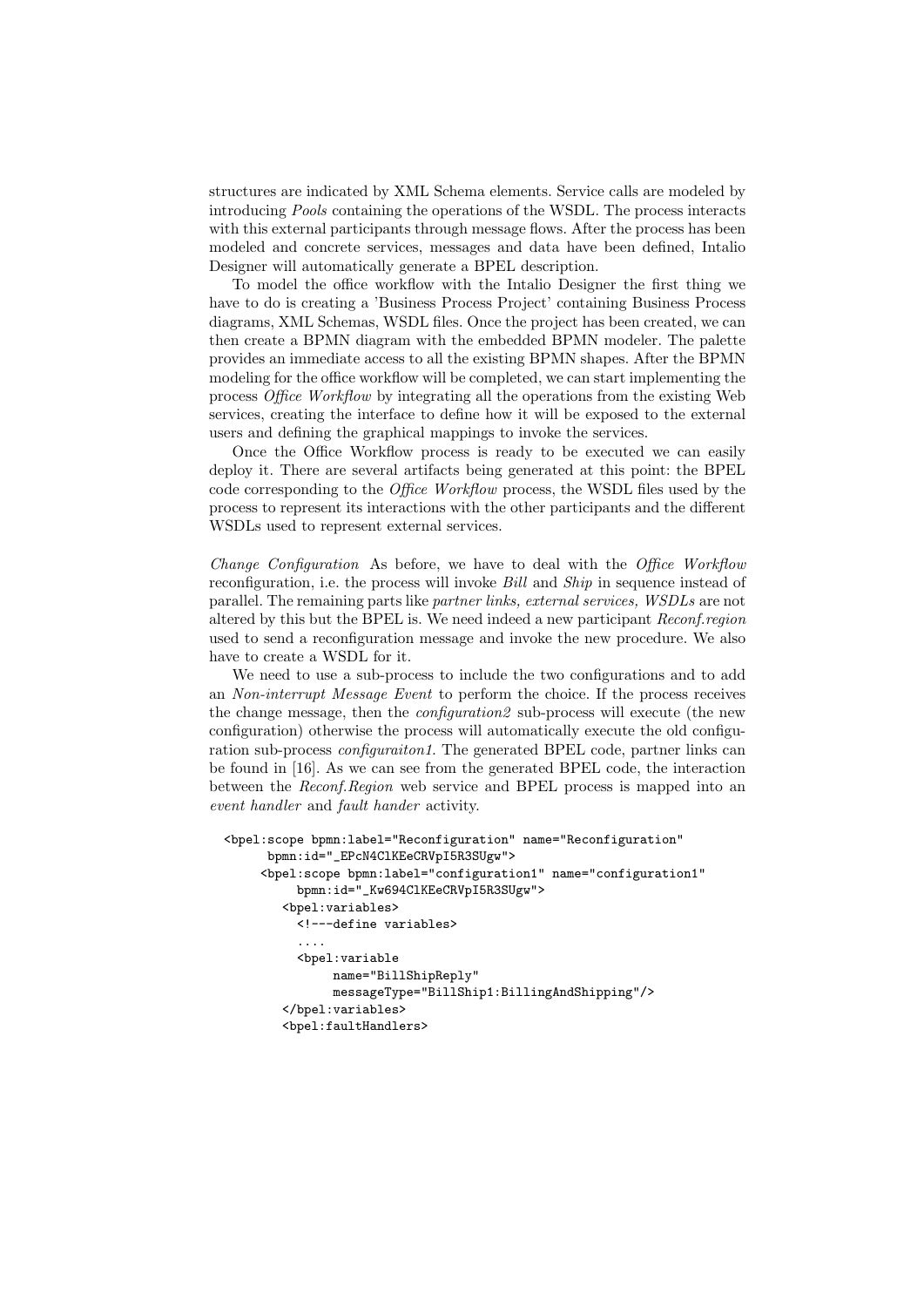```
<bpel:catch faultName="bpmn:_YPUcsClKEeCRVpI5R3SUgw"
            faultVariable="thisChange_ConfigurationRequestMsg"
            faultMessageType="this:Change_ConfigurationRequest">
         <bpel:scope bpmn:label="configuration2"
                     name="configuration2"
                     bpmn:id="_bJFfIClKEeCRVpI5R3SUgw">
            <bpel:variables>
                ....
              <bpel:variable name="billShip2ShipReplyRequestMsg"
                   messageType="BillShip2:Shipping"/>
            </bpel:varables>
            <bpel:sequence>
            <!--perform all the new configuration actvities>
            </bpel:sequence>
         </bpel:scope>
      </bpel:catch>
   </bpel:faultHandlers>
   <bpel:eventHandlers>
     <bpel:onEvent
           partnerLink="reconfig.RegionAndOffice_WorkflowPlkVar"
           portType="this:ForReconfig.Region"
           operation="Change_Configuration"
           messageType="this:Change_ConfigurationRequest"
           variable="thisChange_ConfigurationRequestMsg"
           bpmn:label="Change Configuration"
           name="Change_Configuration"
           bpmn:id="_YPUcsClKEeCRVpI5R3SUgw">
        <bpel:scope bpmn:label="Change ConfigurationScope"
             name="Change_ConfigurationScope"
             bpmn:id="_YPUcsClKEeCRVpI5R3SUgw_scope">
           <bpel:throw faultName="bpmn:_YPUcsClKEeCRVpI5R3SUgw"
                 faultVariable="thisChange_ConfigurationRequestMsg"/>
       </bpel:scope>
     </bpel:onEvent>
   </bpel:eventHandlers>
   <bpel:sequence>
   <!--perform the activities happens before calling BillAndShip>
   </bpel:sequence>
</bpel:scope>
<bpel:scope bpmn:label="BillShip1Scope" name="BillShip1Scope"
      bpmn:id="_S_Dc8ClKEeCRVpI5R3SUgw">
   <bpel:variables>
   <!--define variables for bill and ship>
   </bpel:variables>
   <bpel:sequence>
   <bpel:variables>
   <!--define variables only visible in this scope>
      ....
     <bpel:variable name="billShip1BillShipReplyRequestMsg"
            messageType="BillShip1:BillingAndShipping"/>
```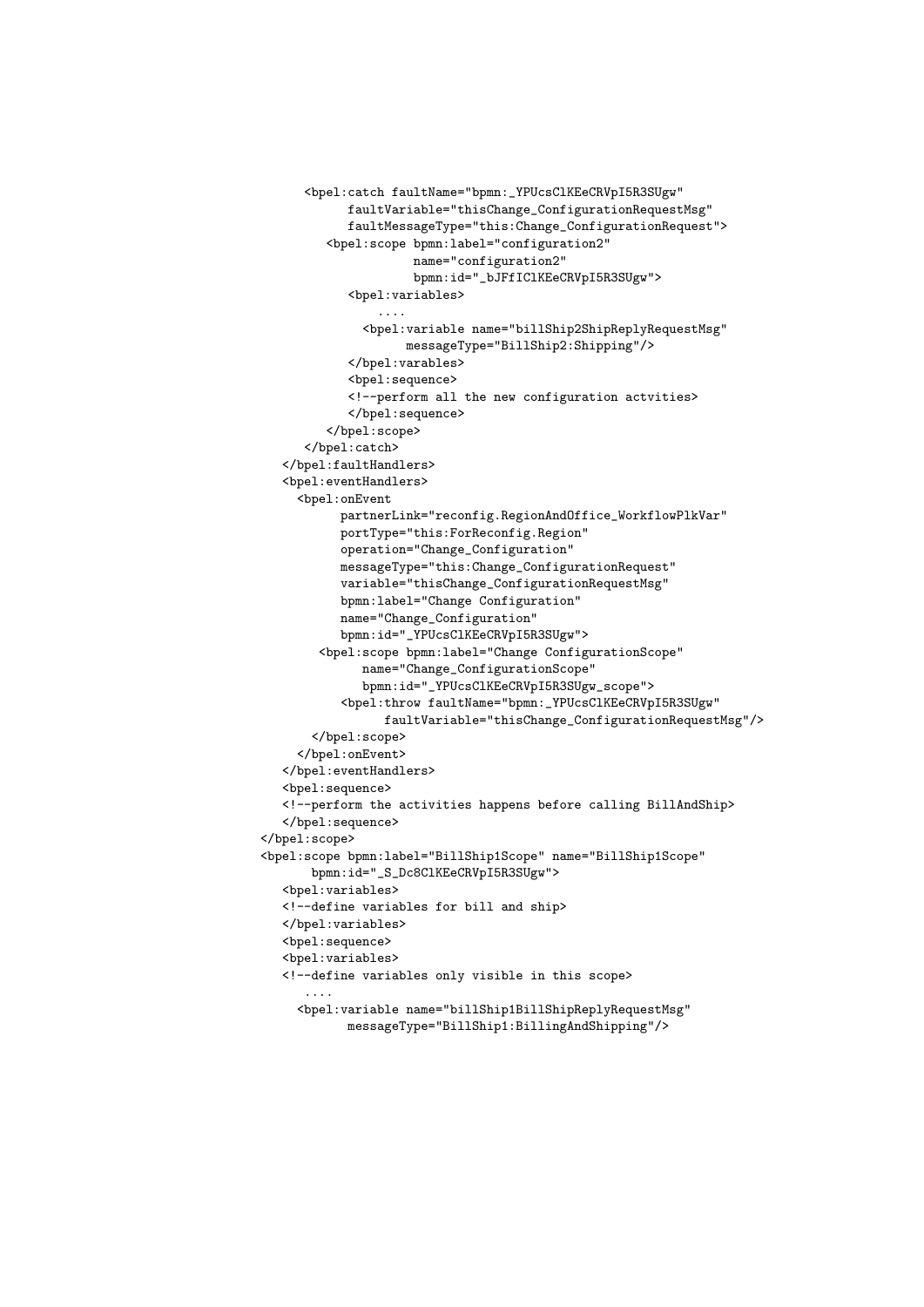```
</bpel:variables>
        <!--call bill and ship in parallel>
        </bpel:sequence>
     </bpel:scope>
</bpel:scope>
     <!--call Archive>
     ...
```
Thus, if the process receives the change message before invoking the BillAnd-Ship operation on BillAndShipPortType, the order will be processed according to the new procedure, otherwise it will be processed according to the old one.

The main difference between this implementation and the manual mapping is the way in which the dynamic reconfiguration is handled. The manual mapping uses an event handler to react to the change event. The event handler starts when *OldConfigScope* scope starts. This scope defines the procedure running before bill and ship. We use a termination handler activity to define a new scope NewConfigScope which will start the new procedure for the order generator, order evaluation and BillShip2 activities. So when the Change Configuration event occurs, all the activities before *bill ship* will be terminated and the process will restart calling the new configuration procedure.

In the *Intalio BPMS* implementation, instead, the *fault handler* activity is used to define the new configuration procedure used to recover from the fault. The generated code is also using the *event handler* activity to react to the Change Configuration event throwing an error once the event occurs. In the BPMN diagram, it is not allowed to have two message flows entering the same task object: intermediate message event can only receive one message (bill and ship details) either from  $Bill\mathscr{C}Ship1$  or from  $Bill\mathscr{C}Ship2$ . So we have to add a new Data Object (BillShipReply) to represent a global BillShip reply message for the whole process. If the Bill&Ship1 service is invoked, the reply message of  $Bill\mathscr{C}Ship1$  is copied into this global variable while if the  $Bill\mathscr{C}Ship2$  service is invoked the reply of Bill&Ship2 is copied. The request message for the Archive Web Service is constructed by this defined global variable.

By comparing these two implementation options, we can see that even though this automatic tool can succeed in generating BPEL code, additional procedures have still to be manually provided. For example, the variables have to be initialized and correlation set has to be established. The BPMN diagram has too many limitations, the generated BPEL process maybe not suitable and able to satisfy all the requirements. In general, we cannot completely rely on the code generated by the automatic tools. We have to keep in mind that tool-based transformation has its weaknesses and should always be used with caution.

# 8 Conclusions

In this paper we investigated the issue of workflow reconfiguration in BPMN and WS-BPEL. We then proposed two implementations, one manually generated and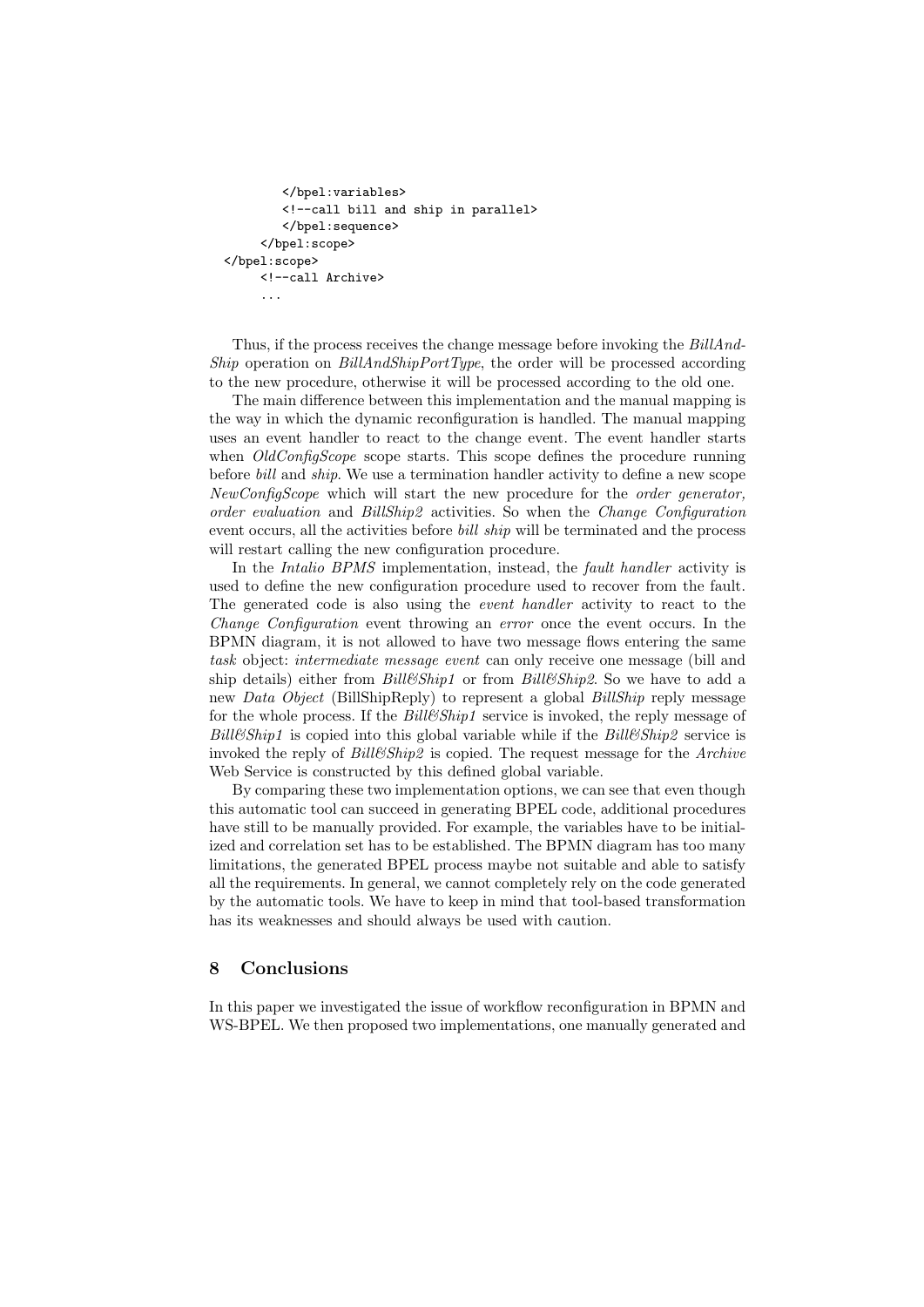one tool-based and we identified the weaknesses of the tool-based one. With this work we have shown how WS-BPEL, which is not originally intended to model dynamic reconfiguration, can be exploited for this purpose by the use of its very powerful recovery framework and, in particular, event and termination handlers. The idea on which the paper is based derives from some intuitions emerged during our previous work on  $Web\pi_{\infty}$ . We are planning to consider more complex case studies to validate our statements. We are also working on a more complete comparisons of formalisms than the one presented in [13]: this will include the modeling of this workflow case study in several different formalisms (including  $\pi$ -calculus,  $Web\pi_{\infty}$ , VDM, etc...) with the consequent verification of the desired requirements. This work will also include the full WS-BPEL implementation.

#### Acknowledgments

The paper has been improved by conversations with Anirban Bhattacharyya, John Fitzgerald and Cliff Jones. We also want to thank members of the Reconfiguration Interest Group (in particular, Kamarul Abdul Basit, Carl Gamble and Richard Payne), the Dependability Group (at Newcastle University) and the EU FP7 DEPLOY Project (Industrial deployment of system engineering methods providing high dependability and productivity).

# References

- 1. Intalio BPMS Designer 6.0. Tutorials avaliable at http://community.intalio.com/tutorials-6.0.html (checked February 3, 2011).
- 2. F. Abouzaid. A mapping from pi-calculus into bpel. In Proceeding of the 2006 conference on Leading the Web in Concurrent Engineering: Next Generation Concurrent Engineering. IOS Press, 2006.
- 3. A. Carter. Using dynamically reconfigurable hardware in real-time communications systems: Literature survey. Technical report, Computer Laboratory, University of Cambridge, November 2001.
- 4. O. Chun, M. Dumas, and A. H. ter Hofstede. From bpmn process models to bpel web services. In Proceedings of the IEEE International Conference on Web Services, pages 285–293. IEEE Computer Society, Los Alamitos, 2006.
- 5. N. Dragoni and M. Mazzara. A formal semantics for the ws-bpel recovery framework - the pi-calculus way. In WS-FM'09, Springer Verlag, 2009.
- 6. C. Ellis, K. Keddara, and G. Rozenberg. Dynamic change within workflow systems. In Proceedings of the Conference on Organizational Computing Systems (COOCS 1995). ACM, 1995.
- 7. P. Garcia, K. Compton, M. Schulte, E. Blem, and W. Fu. An overview of reconfigurable hardware in embedded systems. EURASIP J. Embedded Syst., 2006, January 2006.
- 8. K. Honda and M. Tokoro. An object calculus for asynchronous communication. In P. America, editor, European Conference on Object-Oriented Programming (ECOOP), page 133147. Lecture Notes in Computer Science 512, 1991.